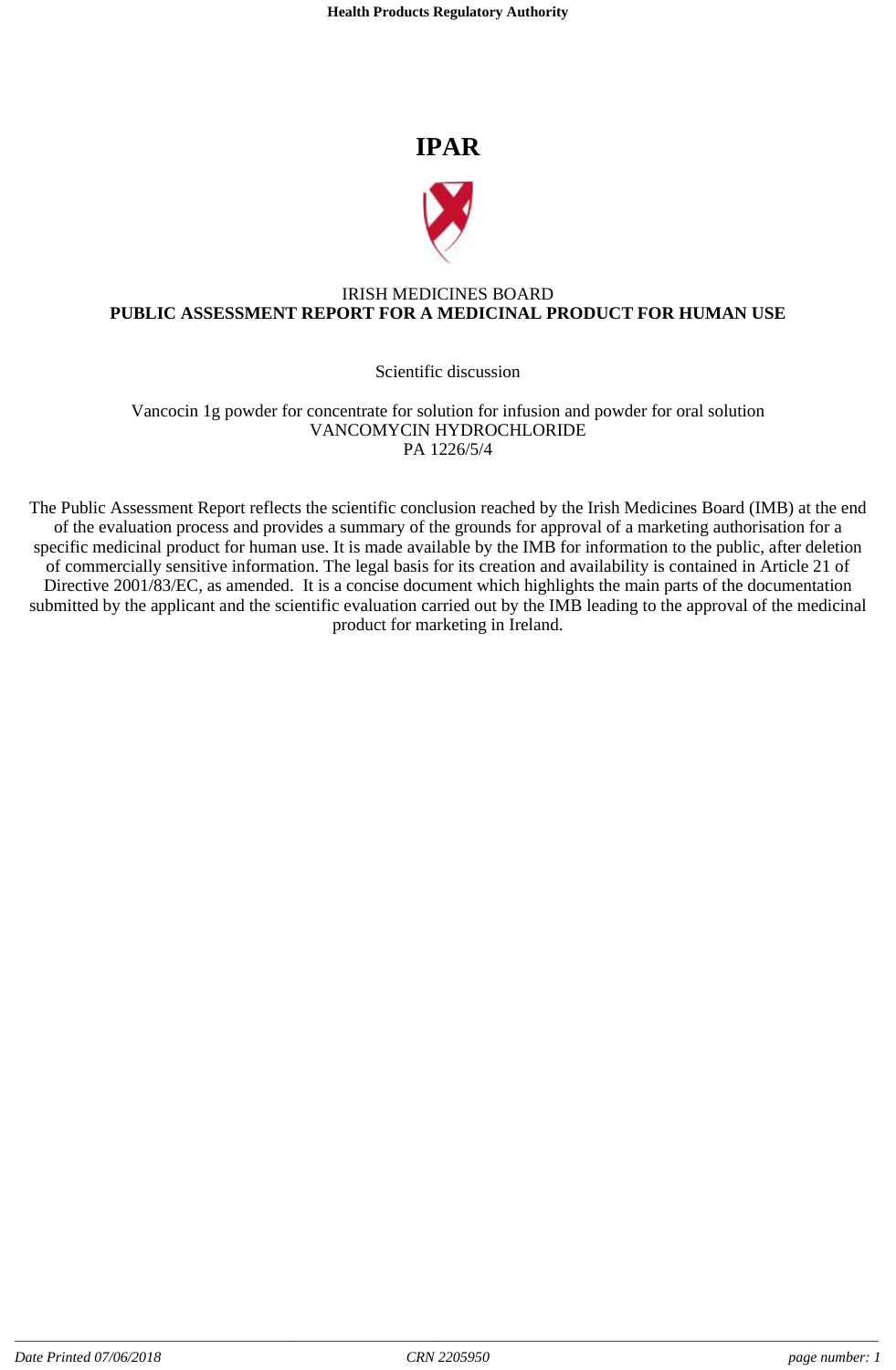## **I INTRODUCTION**

Based on the review of the data on quality, safety and efficacy, the IMB has granted a marketing authorisation for Vancocin 1g powder for concentrate for solution for infusion and powder for oral solution, from Flynn Pharma Ltd on  $11<sup>th</sup>$  June 2010 for:

- 1) potentially life-threatening infections which cannot be treated with other effective, less toxic antimicrobial drugs, including the penicillins and cephalosporins
- 2) in the therapy of severe staphylococcal infections in patients who cannot receive or who have failed to respond to the penicillins and cephalosporins, or who have infections with staphylococci resistant to other antibiotics
- 3) in the treatment of endocarditis and as prophylaxis against endocarditis in patients at risk from dental or surgical procedures, and
- 4) for the treatment of staphylococcal enterocolitis and pseudomembranous colitis due to *Clostridium difficile*.
- 5) in other infections due to staphylococci including: osteomyelitis, pneumonia, septicaemia and soft tissue infections

This is an abridged application under Article 8(3) of Directive 2001/83 as amended, and is a line extension to add an additional strength to a medicinal product previously authorised under this Article. The applicant has not received any scientific advice related to this procedure.

The submission of a Paediatric Investigation Plan was not required for this application, as the application was received prior to the commencement of Article 7 of the Paediatric Regulation 1901/2006.

The prescription status of the product is prescription only which may not be renewed.

The Summary of Product Characteristics for (SPC) for this medicinal product is available on the IMB's website at www.imb.ie

| Name of the product                               | Vancocin 1 g powder for concentrate for<br>solution for infusion and powder for oral<br>solution   |
|---------------------------------------------------|----------------------------------------------------------------------------------------------------|
| Name(s) of the active substance(s) $(INN)$        | VANCOMYCIN HYDROCHLORIDE                                                                           |
| Pharmacotherapeutic classification (ATC code)     | A07AA09 (Antibiotics)<br>J01XA01 (Glycopeptide antibacterials)                                     |
| Pharmaceutical form and strength(s)               | powder for concentrate for solution for<br>infusion and powder for oral solution<br>1 <sub>g</sub> |
| Marketing Authorisation Number(s) in Ireland (PA) | PA 1226/5/4                                                                                        |
| <b>Marketing Authorisation Holder</b>             | Flynn Pharma Ltd                                                                                   |

## **II QUALITY ASPECTS**

## **II.1. Introduction**

This application is for Vancocin 1 g powder for concentrate for solution for infusion and powder for oral solution.

## **II.2 Drug substance**

The active substance is Vancomycin Hydrochloride, an established active substance described in the European Pharmacopoeia, and is manufactured in accordance with the principles of Good Manufacturing Practice (GMP)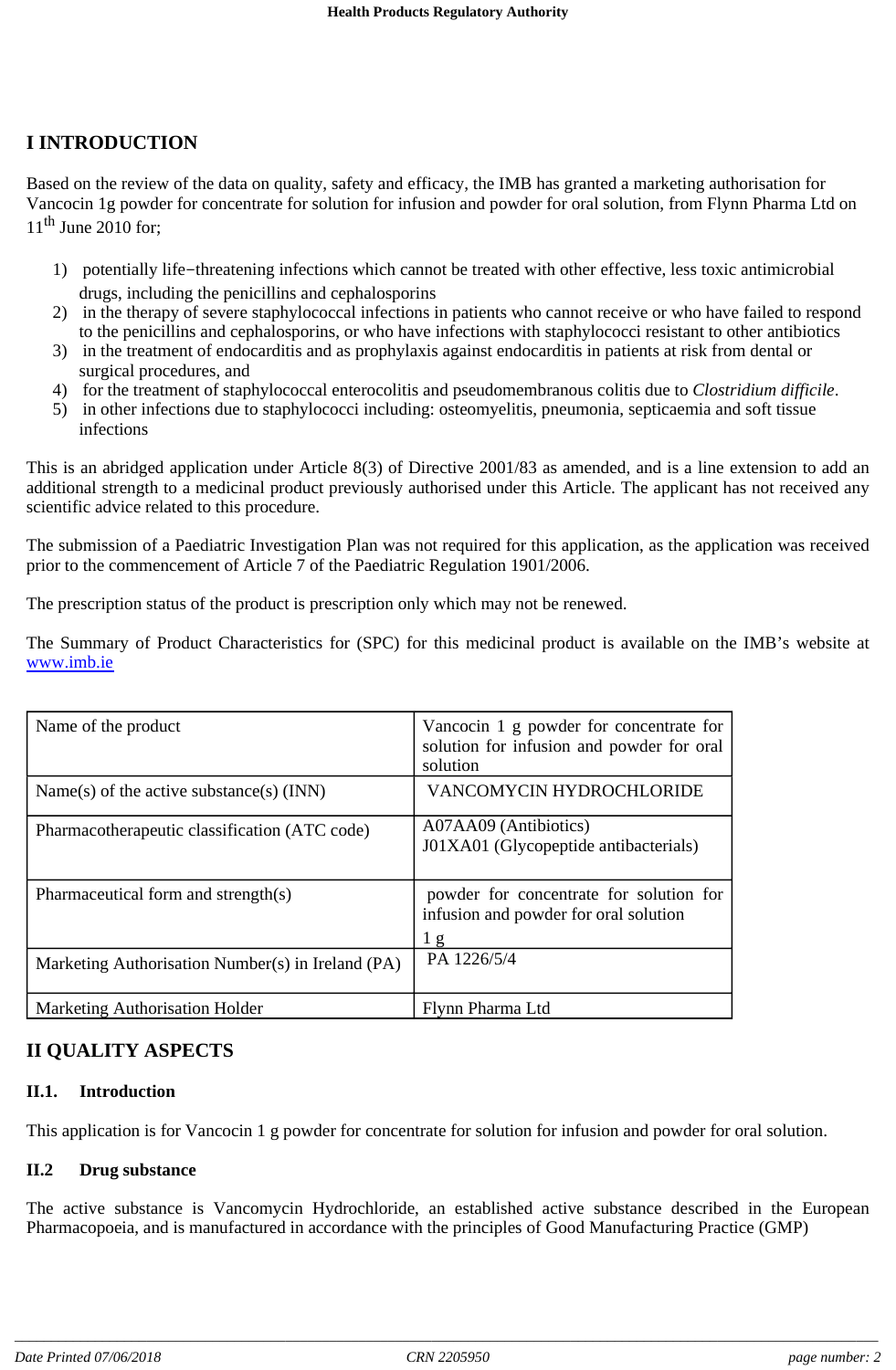The active substance specification is considered adequate to control the quality and meets current pharmacopoeial requirements. Batch analytical data demonstrating compliance with this specification has been provided.

#### **II.3 Medicinal product**

#### P.1 Composition

Brief description of the dosage form Powder for concentrate for solution for infusion and powder for oral solution Off-white lyophilised plug. When reconstituted with Water for Injections, it forms a clear sterile solution.

Composition of the medicinal product Active substance Vancomycin 1 g as Vancomycin Hydrochloride Ph. Eur.

Excipients Hydrochloric Acid Ph. Eur.

#### P.2 Pharmaceutical Development

The product is an established pharmaceutical form and its development is adequately described in accordance with the relevant European guidelines.

#### P.3 Manufacture of the Product

The product is manufactured in accordance with the principles of good manufacturing practice (GMP) at suitably qualified manufacturing sites.

The manufacturing process has been validated according to relevant European/ICH guidelines and the process is considered to be sufficiently validated.

P.4 Control of Other Substances (Excipients/*Ancillary Substances)*

All ingredients comply with Ph. Eur. specifications.

P.5 Control of Finished Product

The Finished Product Specification is based on the pharmacopoeial monograph for the parenteral preparations and relevant ICH Guidelines, and the tests and control limits are considered appropriate for this type of product.

The analytical methods used are described in sufficient detail and are supported by validation data.

Batch analytical data for a number of batches from the proposed production site(s) have been provided, and demonstrate the ability of the manufacturer to produce batches of finished product of consistent quality.

P.6 Packaging material

The product is presented in 20 ml Type I glass vial with a rubber closure, aluminium collar and a polypropylene cap

Evidence has been provided that the container closure complies with the requirements as described in the Ph. Eur. for Glass Containers for Pharmaceutical Use and with the requirements of the Ph. Eur. for Rubber Closures for Containers for Aqueous Preparations for Parenteral Use.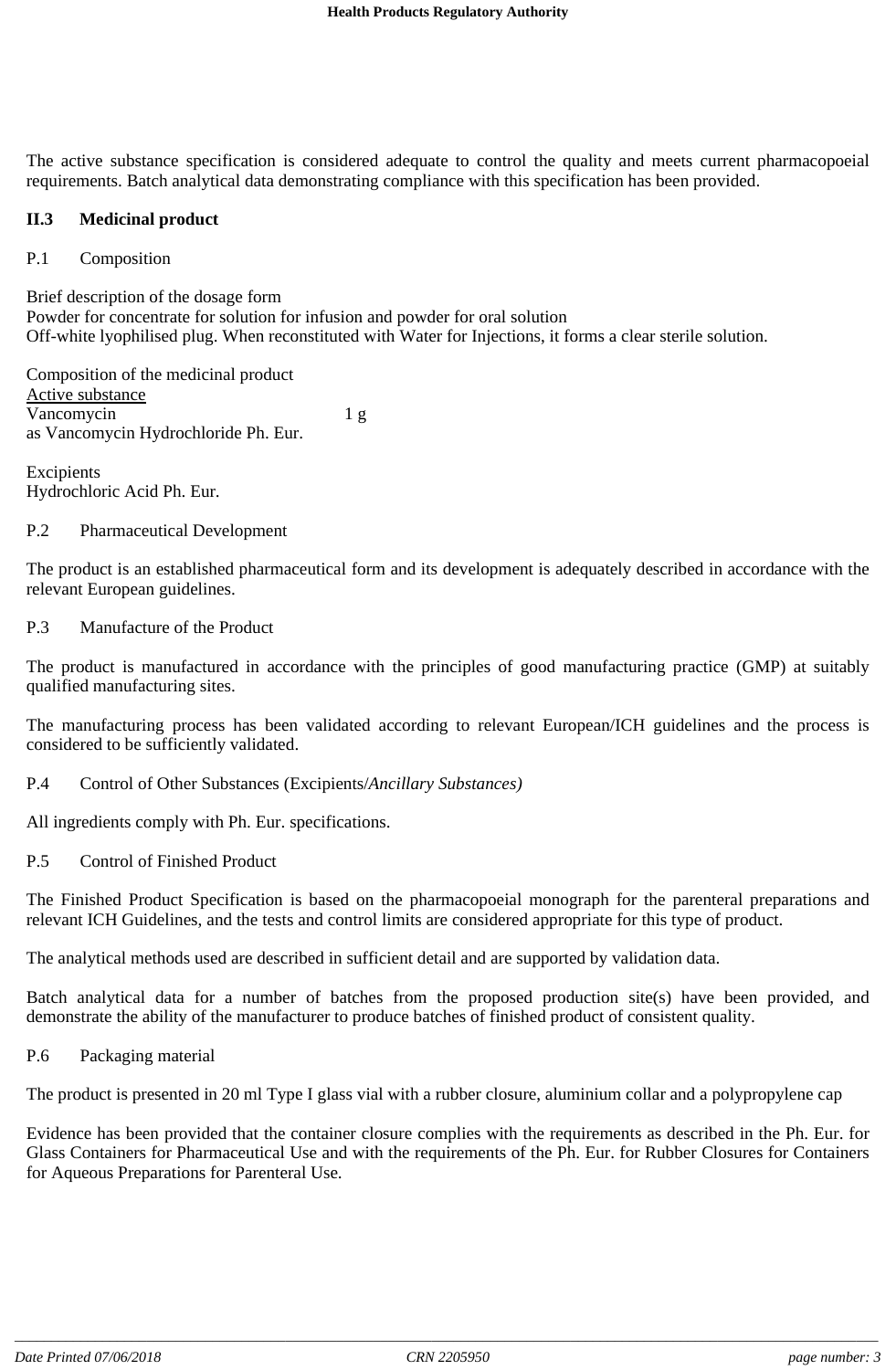#### P.7 Stability of the Finished Product

Stability data on the finished product in the proposed packaging have been provided in accordance with EU guidelines demonstrating the stability of the product for 2 years when stored below 25°C as packaged for sale. *After reconstitution:* The reconstituted concentrate for solution for infusion, diluted solution for infusion or a reconstituted oral solution should be used immediately.

#### **II.4 Discussion on Chemical, Pharmaceutical and Biological Aspects**

The important quality characteristics of the product are well-defined and controlled. Satisfactory chemical and pharmaceutical documentation has been provided, assuring consistent quality of Vancocin 1 g powder for concentrate for solution for infusion and powder for oral solution.

## **III NON-CLINICAL ASPECTS**

This active substance has been available on the European/Irish market for many (more than 50) years. Preclinical data have been superseded by clinical experience and therefore no preclinical assessment report is available. Relevant preclinical information has been assessed during the originator product authorisation.

### **IV CLINICAL ASPECTS**

#### **IV.1 Introduction**

Vancomycin hydrochloride is a well known active substance with established efficacy and tolerability. As this is an abridged application under Article 8(3) of the Directive, reference is made in the application to the original application for Vancocin 500mg powder for solution for infusion and oral solution, made under the same Article. As such, no additional information has been provided nor is necessary. Bioequivalence studies are not required for this product, in accordance with the guideline on the demonstration of bioequivalence, as published by the European Medicines Agency.

The content of the SPC approved during this national procedure is in accordance with that accepted for the reference product Vancocin 500mg powder for solution for infusion and oral solution marketed by the MAH.

The schedule for PSUR submissions should be harmonised with that of the originator product.

#### **IV.2 Pharmacokinetics**

Vancomycin is given intravenously for therapy of systemic infections.

The mean elimination half-life of vancomycin from the plasma is 4 to 6 hours in patients with normal renal function. About 75% of an administered dose of vancomycin is excreted in urine by glomerular filtration in the first 24 hours. Mean plasma clearance is about 0.058 l/kg/h, and mean renal clearance is about 0.048 l/kg/h.

Renal vancomycin clearance is fairly constant and accounts for 70% to 80% of vancomycin elimination. The volume of distribution ranges from 0.3 to 0.43 l/kg. There is no apparent metabolism of the drug. Vancomycin is 55% protein bound as measured by ultrafiltration at vancomycin serum levels of 10 to 100 mg/l. After IV administration of vancomycin hydrochloride, inhibitory concentrations are present in pleural, pericardial, ascitic, atrial appendage tissue and synovial fluid, as well as urine and peritoneal fluid. Vancomycin does not readily penetrate the cerebrospinal fluid unless the meninges are inflamed.

Renal dysfunction slows excretion of vancomycin. In anephric patients, the average half-life of elimination is 7.5 days.

The total systemic and renal clearance of vancomycin may be reduced in the elderly due to the natural decrement of glomerular filtration.

Vancomycin is poorly absorbed after oral administration, and can be thought to have local activity only.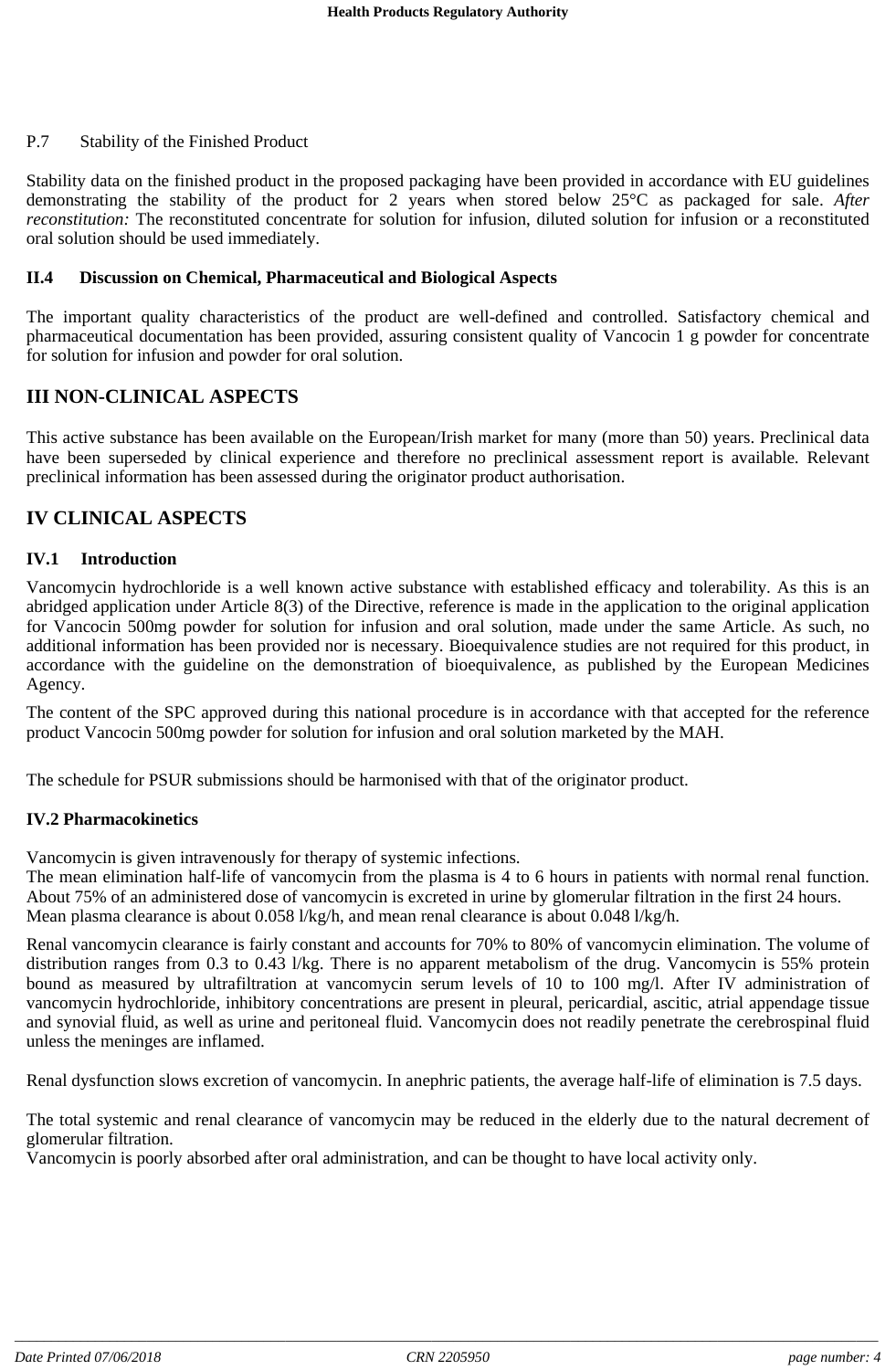#### **IV.3 Pharmacodynamics**

Vancomycin is a tricyclic glycopeptide antibiotic derived from *Amycolatopsis orientalis.* The bactericidal action of vancomycin results primarily from inhibition of cell-wall biosynthesis. In addition, vancomycin may alter bacterial cell membrane permeability and RNA synthesis. There is no cross-resistance between vancomycin and other classes of antibiotics.

*In vitro* vancomycin is generally active against gram-positive microorganisms including: *Staphylococcus aureus* and *Staphylococcus epidermidis (*including heterogeneous methicillin-resistant strains), *Streptococcus pyogenes, Streptococcus pneumoniae (*including penicillin-resistant strains), *Streptococcus agalactiae,* the viridans group, *Streptococcus bovis,* and enterococci (e.g. *Enterococcus faecalis); Clostridium difficile (*e.g. toxigenic strains implicated in pseudomembranous enterocolitis) and diptheroids. Other organisms that are susceptible to vancomycin *in vitro* include *Listeria monocytogenes, Lactobacillus* species, *Acintomyces* species, *Clostridium* species and *Bacillus* species.

*In vitro* resistance to vancomycin has been reported among some enterococcal and staphylococcal isolates. The combination of vancomycin and an aminoglycoside acts synergistically in vitro against many strains of *S. aureus,* nonenterococcal group D streptococci, enterococci, and *Streptococcus* species (viridans group). Vancomycin is not active *in vitro* against gram-negative bacilli, mycobacteria or fungi.

### **IV.4 Clinical Efficacy**

The clinical efficacy of this product is well established, and described in the product information. As this is a solution for intravenous use, no bioequivalence studies have been provided in support of this application, and these are not required in accordance with the guideline on the demonstration of bioequivalence, published by the European Medicines Agency. Additionally, as the oral solution is the same concentration as the I.V. solution, is poorly absorbed and generally acts in a local manner, bioequivalence studies for this route are also not required.

#### **IV.5 Clinical Safety**

The clinical safety profile of this product is well known. No additional clinical safety studies have been provided in support of this application nor are required.

The Marketing Authorisation Holder submitted a set of documents describing the Pharmacovigilance system, including information on the availability of an EU Qualified Person for Pharmacovigilance (EU QPPV) and the means for notification of adverse reaction reports in the EU or from a Third Country.

Risk Management Plan (usual pharmacovigilance requirements +/- additional requirements)

The schedule for Periodic Safety Update Reports (PSUR) submission should be harmonised with that of the originator product. *(PhV to adapt as necessary)*

#### **IV.6 Discussion on the clinical aspects**

Vancomycin hydrochloride has a well established efficacy and safety profile. As this is an abridged application under Article 8(3) of the Directive and references the original medicinal product application under the same Article, no additional clinical studies have been provided nor are required. The applicant has correctly stated that as this is a solution for both intravenous and oral administration, no bioequivalence studies are required.

## **V OVERALL CONCLUSIONS**

## **BENEFIT/RISK ASSESSMENT AND RECOMMENDATION**

Vancocin 1 g powder for concentrate for solution for infusion and powder for oral solution has been submitted as a line extension of the existing marketing authorisation of Vancocin 500mg 1 g powder for concentrate for solution for infusion and powder for oral solution. Vancocin 500mg 1 g powder for concentrate for solution for infusion and